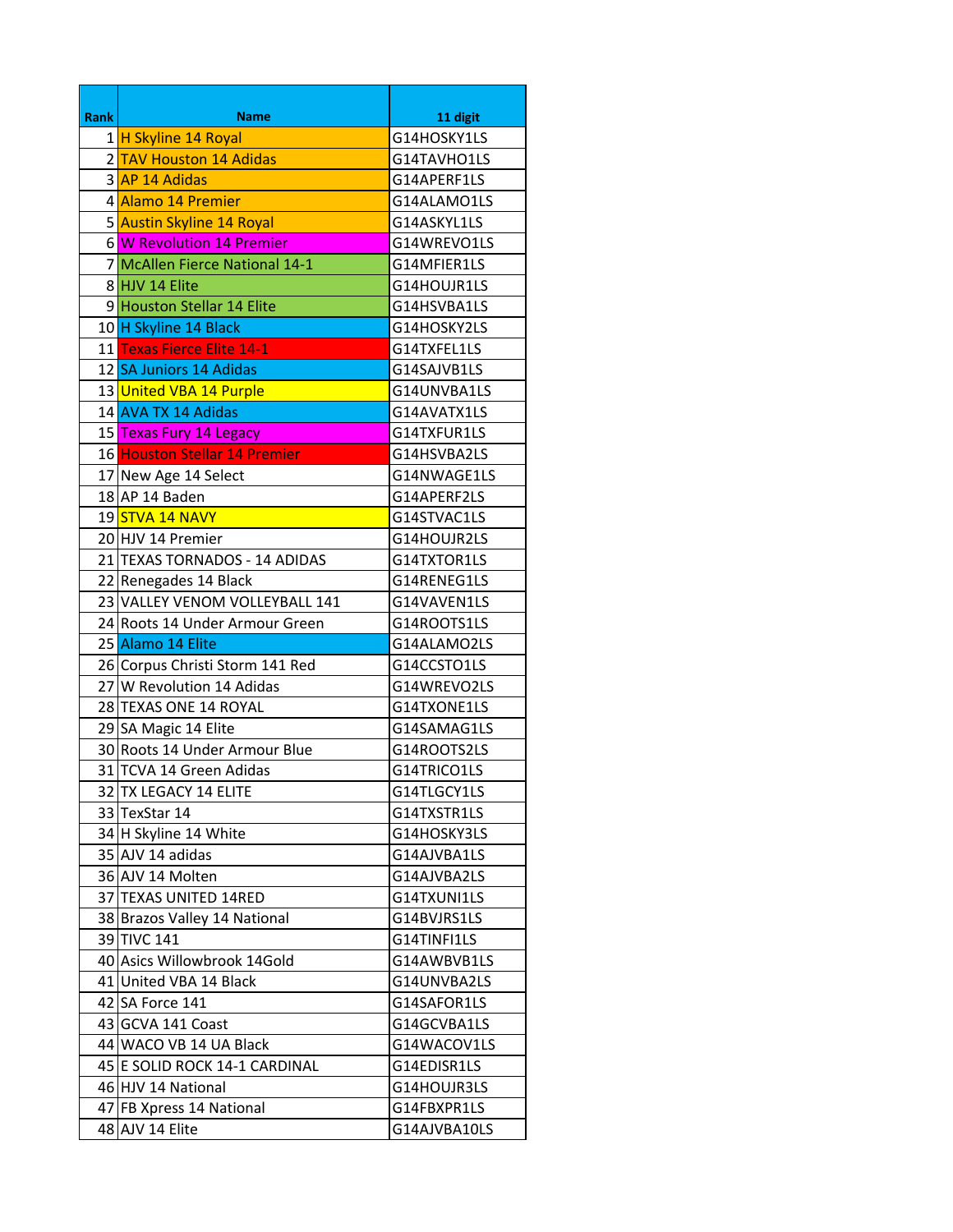| <b>Rank</b><br><b>Name</b><br>11 digit<br>49 TAV Houston 14 Molten<br>G14TAVHO2LS<br>50 Texas 512 VBC 14 Orange<br>G14TX5121LS<br>51 Katy United 14 Adidas<br>G14KATUV1LS<br>52 IMPACT 141<br>G14IMPAC1LS<br>53 SA Juniors 14 National<br>G14SAJVB2LS<br>54 Katy United 14 Molten<br>G14KATUV2LS<br>55 Texas Tigers 14 Black<br>G14TXTIG1LS<br>56 TAV Houston 14 Royal<br>G14TAVHO3LS<br>57 LTX Select 14 Adidas<br>G14LTXSV1LS<br>58 Max Performance 14 Red<br>G14MAXPE1LS<br>59 AJV 14 Helix<br>G14AJVBA3LS<br>60 AP 143<br>G14APERF3LS<br>61 W Revolution 14 Black<br>G14WREVO3LS<br>62 TEXAS TORNADOS - 14 NATIONAL<br>G14TXTOR2LS<br>63 PACK 14-1<br>G14PACKV1LS<br>64 McAllen PREMIER 14-1<br>G14MPREV1LS<br>65 Texas Fury 14 Impact<br>G14TXFUR2LS<br>66 HVA 14 Red<br>G14HVAVB1LS<br>67 TEXAS UNITED 14NAVY<br>G14TXUNI2LS<br>68 CC FORCE 14 CROSSFIRE<br>G14CCFOR1LS<br>69 Houston Stellar 14 Select<br>G14HSVBA3LS<br>70 Prime X Volleyball 141<br>G14PRXVB1LS<br>71 Heroes 141<br>G14HEROE1LS<br>72 Laredo Infinity 14U Black<br>G14LINFI1LS<br>73 Sa Xtreme 14u<br>G14SAXTR1LS<br>74 Victoria Juniors 14's<br>G14VICTO1LS<br>75 HC Strike 14 Cobra<br>G14HCSTR2LS<br>76 Xcel VB 141 Adidas<br>G14XCELV1LS<br>77 Roots 14 Maple<br>G14ROOTS3LS |
|-----------------------------------------------------------------------------------------------------------------------------------------------------------------------------------------------------------------------------------------------------------------------------------------------------------------------------------------------------------------------------------------------------------------------------------------------------------------------------------------------------------------------------------------------------------------------------------------------------------------------------------------------------------------------------------------------------------------------------------------------------------------------------------------------------------------------------------------------------------------------------------------------------------------------------------------------------------------------------------------------------------------------------------------------------------------------------------------------------------------------------------------------------------------------------------------------------------------------------------------------------------|
|                                                                                                                                                                                                                                                                                                                                                                                                                                                                                                                                                                                                                                                                                                                                                                                                                                                                                                                                                                                                                                                                                                                                                                                                                                                           |
|                                                                                                                                                                                                                                                                                                                                                                                                                                                                                                                                                                                                                                                                                                                                                                                                                                                                                                                                                                                                                                                                                                                                                                                                                                                           |
|                                                                                                                                                                                                                                                                                                                                                                                                                                                                                                                                                                                                                                                                                                                                                                                                                                                                                                                                                                                                                                                                                                                                                                                                                                                           |
|                                                                                                                                                                                                                                                                                                                                                                                                                                                                                                                                                                                                                                                                                                                                                                                                                                                                                                                                                                                                                                                                                                                                                                                                                                                           |
|                                                                                                                                                                                                                                                                                                                                                                                                                                                                                                                                                                                                                                                                                                                                                                                                                                                                                                                                                                                                                                                                                                                                                                                                                                                           |
|                                                                                                                                                                                                                                                                                                                                                                                                                                                                                                                                                                                                                                                                                                                                                                                                                                                                                                                                                                                                                                                                                                                                                                                                                                                           |
|                                                                                                                                                                                                                                                                                                                                                                                                                                                                                                                                                                                                                                                                                                                                                                                                                                                                                                                                                                                                                                                                                                                                                                                                                                                           |
|                                                                                                                                                                                                                                                                                                                                                                                                                                                                                                                                                                                                                                                                                                                                                                                                                                                                                                                                                                                                                                                                                                                                                                                                                                                           |
|                                                                                                                                                                                                                                                                                                                                                                                                                                                                                                                                                                                                                                                                                                                                                                                                                                                                                                                                                                                                                                                                                                                                                                                                                                                           |
|                                                                                                                                                                                                                                                                                                                                                                                                                                                                                                                                                                                                                                                                                                                                                                                                                                                                                                                                                                                                                                                                                                                                                                                                                                                           |
|                                                                                                                                                                                                                                                                                                                                                                                                                                                                                                                                                                                                                                                                                                                                                                                                                                                                                                                                                                                                                                                                                                                                                                                                                                                           |
|                                                                                                                                                                                                                                                                                                                                                                                                                                                                                                                                                                                                                                                                                                                                                                                                                                                                                                                                                                                                                                                                                                                                                                                                                                                           |
|                                                                                                                                                                                                                                                                                                                                                                                                                                                                                                                                                                                                                                                                                                                                                                                                                                                                                                                                                                                                                                                                                                                                                                                                                                                           |
|                                                                                                                                                                                                                                                                                                                                                                                                                                                                                                                                                                                                                                                                                                                                                                                                                                                                                                                                                                                                                                                                                                                                                                                                                                                           |
|                                                                                                                                                                                                                                                                                                                                                                                                                                                                                                                                                                                                                                                                                                                                                                                                                                                                                                                                                                                                                                                                                                                                                                                                                                                           |
|                                                                                                                                                                                                                                                                                                                                                                                                                                                                                                                                                                                                                                                                                                                                                                                                                                                                                                                                                                                                                                                                                                                                                                                                                                                           |
|                                                                                                                                                                                                                                                                                                                                                                                                                                                                                                                                                                                                                                                                                                                                                                                                                                                                                                                                                                                                                                                                                                                                                                                                                                                           |
|                                                                                                                                                                                                                                                                                                                                                                                                                                                                                                                                                                                                                                                                                                                                                                                                                                                                                                                                                                                                                                                                                                                                                                                                                                                           |
|                                                                                                                                                                                                                                                                                                                                                                                                                                                                                                                                                                                                                                                                                                                                                                                                                                                                                                                                                                                                                                                                                                                                                                                                                                                           |
|                                                                                                                                                                                                                                                                                                                                                                                                                                                                                                                                                                                                                                                                                                                                                                                                                                                                                                                                                                                                                                                                                                                                                                                                                                                           |
|                                                                                                                                                                                                                                                                                                                                                                                                                                                                                                                                                                                                                                                                                                                                                                                                                                                                                                                                                                                                                                                                                                                                                                                                                                                           |
|                                                                                                                                                                                                                                                                                                                                                                                                                                                                                                                                                                                                                                                                                                                                                                                                                                                                                                                                                                                                                                                                                                                                                                                                                                                           |
|                                                                                                                                                                                                                                                                                                                                                                                                                                                                                                                                                                                                                                                                                                                                                                                                                                                                                                                                                                                                                                                                                                                                                                                                                                                           |
|                                                                                                                                                                                                                                                                                                                                                                                                                                                                                                                                                                                                                                                                                                                                                                                                                                                                                                                                                                                                                                                                                                                                                                                                                                                           |
|                                                                                                                                                                                                                                                                                                                                                                                                                                                                                                                                                                                                                                                                                                                                                                                                                                                                                                                                                                                                                                                                                                                                                                                                                                                           |
|                                                                                                                                                                                                                                                                                                                                                                                                                                                                                                                                                                                                                                                                                                                                                                                                                                                                                                                                                                                                                                                                                                                                                                                                                                                           |
|                                                                                                                                                                                                                                                                                                                                                                                                                                                                                                                                                                                                                                                                                                                                                                                                                                                                                                                                                                                                                                                                                                                                                                                                                                                           |
|                                                                                                                                                                                                                                                                                                                                                                                                                                                                                                                                                                                                                                                                                                                                                                                                                                                                                                                                                                                                                                                                                                                                                                                                                                                           |
|                                                                                                                                                                                                                                                                                                                                                                                                                                                                                                                                                                                                                                                                                                                                                                                                                                                                                                                                                                                                                                                                                                                                                                                                                                                           |
|                                                                                                                                                                                                                                                                                                                                                                                                                                                                                                                                                                                                                                                                                                                                                                                                                                                                                                                                                                                                                                                                                                                                                                                                                                                           |
| 78 Aggie Elite 14 National<br>G14AGELI1LS                                                                                                                                                                                                                                                                                                                                                                                                                                                                                                                                                                                                                                                                                                                                                                                                                                                                                                                                                                                                                                                                                                                                                                                                                 |
| 79 Southern Swing 141<br>G14SSWIN1LS                                                                                                                                                                                                                                                                                                                                                                                                                                                                                                                                                                                                                                                                                                                                                                                                                                                                                                                                                                                                                                                                                                                                                                                                                      |
| 80 Club South 14-1<br>G14CSOUT1LS                                                                                                                                                                                                                                                                                                                                                                                                                                                                                                                                                                                                                                                                                                                                                                                                                                                                                                                                                                                                                                                                                                                                                                                                                         |
| 81 Laredo Juniors 14s Navy<br>G14LRDJV1LS                                                                                                                                                                                                                                                                                                                                                                                                                                                                                                                                                                                                                                                                                                                                                                                                                                                                                                                                                                                                                                                                                                                                                                                                                 |
| 82 WACO VB 14 UA Red<br>G14WACOV2LS                                                                                                                                                                                                                                                                                                                                                                                                                                                                                                                                                                                                                                                                                                                                                                                                                                                                                                                                                                                                                                                                                                                                                                                                                       |
| 83 TEXAS TORNADOS - 14 BLACK<br>G14TXTOR3LS                                                                                                                                                                                                                                                                                                                                                                                                                                                                                                                                                                                                                                                                                                                                                                                                                                                                                                                                                                                                                                                                                                                                                                                                               |
| 84 Laredo Legacy Elite VC - 14 Legends<br>G14LLEGA1LS                                                                                                                                                                                                                                                                                                                                                                                                                                                                                                                                                                                                                                                                                                                                                                                                                                                                                                                                                                                                                                                                                                                                                                                                     |
| 85 STVA 14 RED<br>G14STVAC2LS                                                                                                                                                                                                                                                                                                                                                                                                                                                                                                                                                                                                                                                                                                                                                                                                                                                                                                                                                                                                                                                                                                                                                                                                                             |
| 86 AJV 14 Navy<br>G14AJVBA5LS                                                                                                                                                                                                                                                                                                                                                                                                                                                                                                                                                                                                                                                                                                                                                                                                                                                                                                                                                                                                                                                                                                                                                                                                                             |
| 87 TAV Houston 14 Blue<br>G14TAVHO4LS                                                                                                                                                                                                                                                                                                                                                                                                                                                                                                                                                                                                                                                                                                                                                                                                                                                                                                                                                                                                                                                                                                                                                                                                                     |
| 88 HC Lightning 141<br>G14HCLIG1LS                                                                                                                                                                                                                                                                                                                                                                                                                                                                                                                                                                                                                                                                                                                                                                                                                                                                                                                                                                                                                                                                                                                                                                                                                        |
| 89 Hou Stars 14 Adidas<br>G14HSTAR1LS                                                                                                                                                                                                                                                                                                                                                                                                                                                                                                                                                                                                                                                                                                                                                                                                                                                                                                                                                                                                                                                                                                                                                                                                                     |
| 90 Hazard 14 Black<br>G14HHAZA1LS                                                                                                                                                                                                                                                                                                                                                                                                                                                                                                                                                                                                                                                                                                                                                                                                                                                                                                                                                                                                                                                                                                                                                                                                                         |
| 91 HCAxis 141<br>G14HCAXI1LS                                                                                                                                                                                                                                                                                                                                                                                                                                                                                                                                                                                                                                                                                                                                                                                                                                                                                                                                                                                                                                                                                                                                                                                                                              |
| 92 AVA TX 14 Attack<br>G14AVATX2LS                                                                                                                                                                                                                                                                                                                                                                                                                                                                                                                                                                                                                                                                                                                                                                                                                                                                                                                                                                                                                                                                                                                                                                                                                        |
| 93 AP 144<br>G14APERF4LS                                                                                                                                                                                                                                                                                                                                                                                                                                                                                                                                                                                                                                                                                                                                                                                                                                                                                                                                                                                                                                                                                                                                                                                                                                  |
| 94 Ignite VBC 14 Blaze 2022<br>G14IGNIT1LS                                                                                                                                                                                                                                                                                                                                                                                                                                                                                                                                                                                                                                                                                                                                                                                                                                                                                                                                                                                                                                                                                                                                                                                                                |
| 95 Alamo 14 Gold<br>G14ALAMO3LS                                                                                                                                                                                                                                                                                                                                                                                                                                                                                                                                                                                                                                                                                                                                                                                                                                                                                                                                                                                                                                                                                                                                                                                                                           |
| 96 LV 14 Team Rox<br>G14LAVER1LS                                                                                                                                                                                                                                                                                                                                                                                                                                                                                                                                                                                                                                                                                                                                                                                                                                                                                                                                                                                                                                                                                                                                                                                                                          |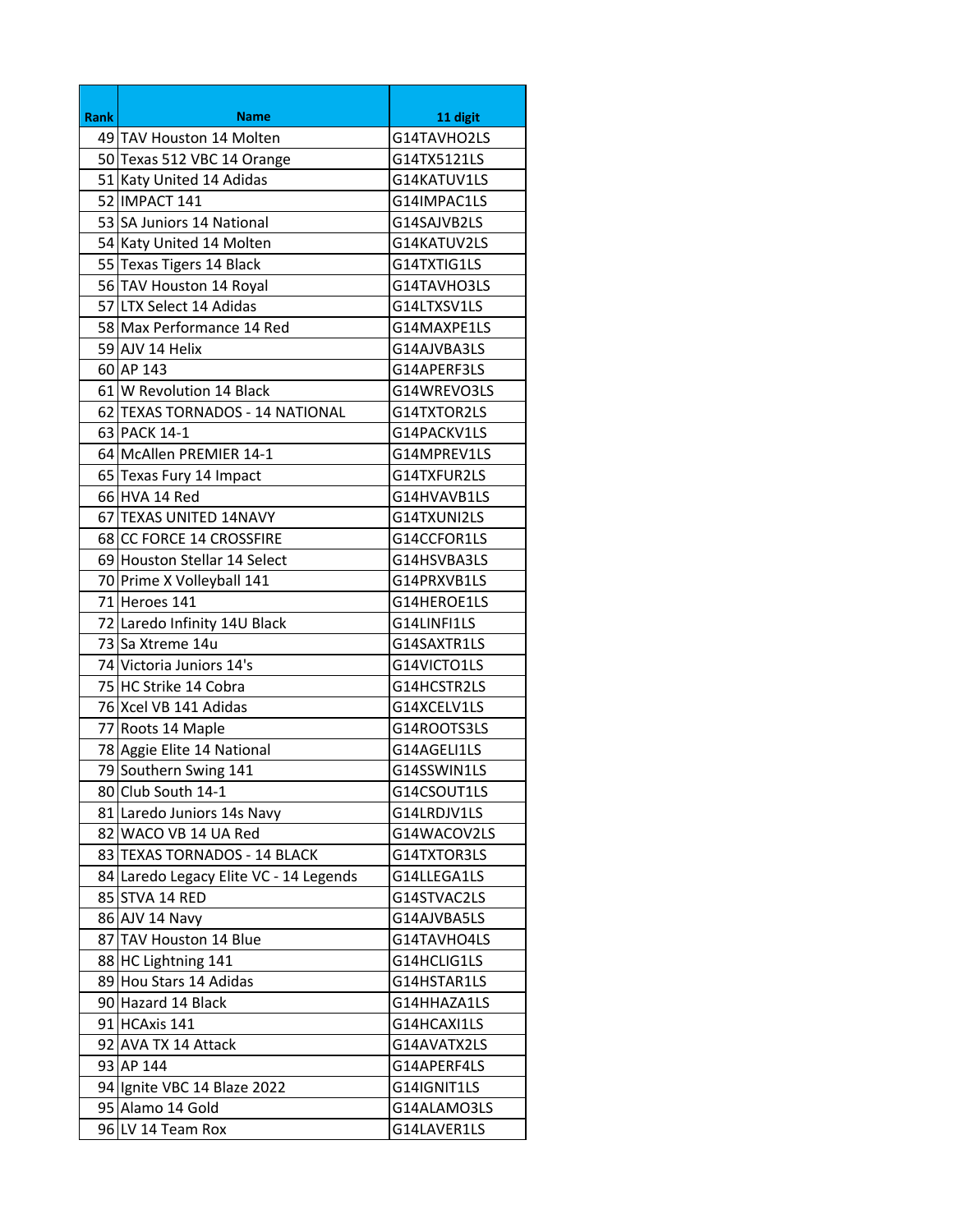| <b>Rank</b> | <b>Name</b>                        |                            |
|-------------|------------------------------------|----------------------------|
|             | 97 Superior 14 Adidas              | 11 digit<br>G14SSVBC1LS    |
|             | 98 Angelo RISE 14-1 Wall Stars     |                            |
|             |                                    | G14ANGRV1LS<br>G14ACELI1LS |
|             | 99 Austin County - 14 Red          |                            |
|             | 100 H Skyline 14 Silver            | G14HOSKY4LS                |
|             | 101 SAEVB 141 Navy                 | G14SAELT1LS                |
|             | 102 ME VA 14 ORANGE                | G14MEVBA2LS                |
|             | 103 Brazos Valley 14 Mizuno        | G14BVJRS2LS                |
|             | 104 Austin Skyline 14 Black        | G14ASKYL2LS                |
|             | 105 TX VISION 14                   | G14TXVIS1LS                |
|             | 106 Texas Fury 14 Unite            | G14TXFUR3LS                |
|             | 107 Texas Diamonds 14 Black        | G14TXDIA1LS                |
|             | 108 AVA TX 14 Power                | G14AVATX3LS                |
|             | 109 Laredo Juniors 14s Grey        | G14LRDJV2LS                |
|             | 110 TX BOOM 14 ELITE               | G14TBOOM1LS                |
|             | 111 SA Force 142                   | G14SAFOR2LS                |
|             | 112 Columbus Classics 14           | G14CCLAS1LS                |
|             | 113 Brazos Valley 14 Premier       | G14BVJRS3LS                |
|             | 114 ME VA 14 BLUE                  | G14MEVBA3LS                |
|             | 115 Austin Velocity 14s Nat        | G14AVVBC1LS                |
|             | 116 AJV 14 Cedar Park              | G14AJVBA4LS                |
|             | 117 TX LEGACY 14 ADIDAS            | G14TLGCY2LS                |
|             | 118 Corpus Christi Storm 143 White | G14CCSTO3LS                |
|             | 119 Roots 14 Pecan                 | G14ROOTS6LS                |
|             | 120 Texas Heat 14 Black            | G14TXHEA1LS                |
|             | 121 IMPACT - 142                   | G14IMPAC2LS                |
|             | 122 AJV 14 Red                     | G14AJVBA7LS                |
|             | 123 Country Fire 14                | G14CFIRE1LS                |
|             | 124 Texas Tigers 14 Orange         | G14TXTIG2LS                |
|             | 125 AJV 14 CTX                     | G14AJVBA11LS               |
|             | 126 AJV 14 Future Wilco Alliance   | G14AJVBA14LS               |
|             | 127 Texas Fierce Elite 14-2        | G14TXFEL2LS                |
|             | 128 Roots 14 Hickory               | G14ROOTS4LS                |
|             | 129 Xcel VB 146 Green              | G14XCELV6LS                |
|             | 130 Katy United 14 Navy            | G14KATUV3LS                |
|             | 131 SA STARS 14 BLACK              | G14SASTA1LS                |
|             | 132 TXTFV 141 TopGun               | G14TXTFV1LS                |
|             | 133 Corpus Christi Storm 142 Blue  | G14CCSTO2LS                |
|             | 134 AJV 14 Future Wilco Aspire     | G14AJVBA15LS               |
|             | 135 TEXAS ONE 14 NAVY              | G14TXONE2LS                |
|             | 136 KVA 14 Black                   | G14KVAVB1LS                |
|             | 137 H Skyline 14 Gray              | G14HOSKY5LS                |
|             | 138 ETU 14-Elite                   | G14ETULT1LS                |
|             | 139 SA Empire 14 Gold              | G14SAEMP1LS                |
|             | 140 Gonzales Revolution 141        | G14GORVC1LS                |
|             | 141 Brownsville Spikers 14         | G14BSVBC1LS                |
|             | 142 KVA 14 Blue                    | G14KVAVB2LS                |
|             | 143 Killeen Elite VBC Girls 14U    | G14KEVBC1LS                |
|             | 144 CYDI 14 Blue                   | G14CYDIV3LS                |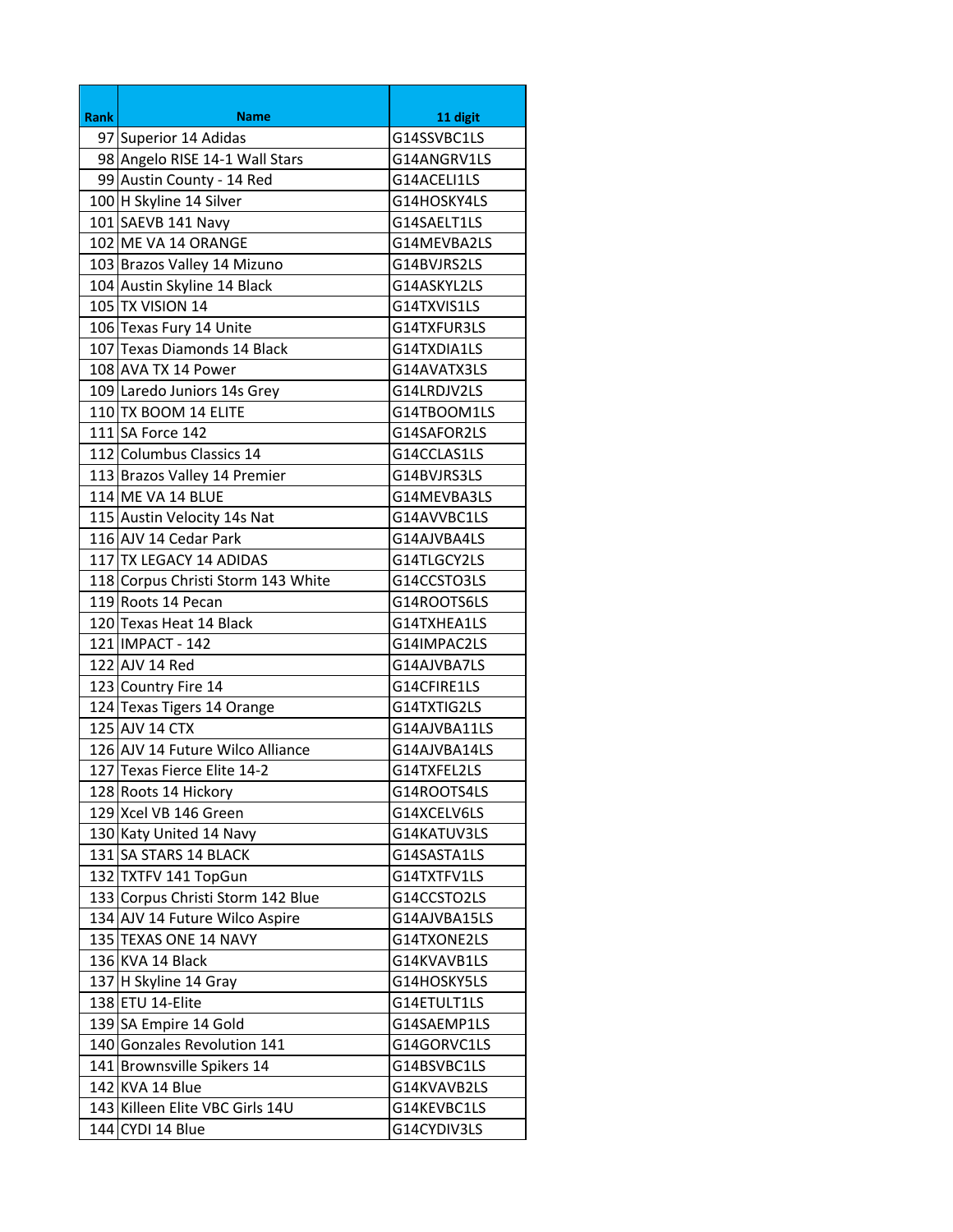| <b>Rank</b> | <b>Name</b>                         | 11 digit     |
|-------------|-------------------------------------|--------------|
|             | 145 Angelo Elite VBC 14 Black       | G14AEVBC1LS  |
|             | 146 TAV Houston 14 Silver           | G14TAVHO6LS  |
|             | 147 New Age 14 Showcase             | G14NWAGE2LS  |
|             | 148 Brownsville Dynamite 14U        | G14BDVBC1LS  |
|             | 149 HOUSTON FORCE 141               | G14HFORC1LS  |
|             | 150 AP 14 WilCo Yellow              | G14APERF10LS |
|             | 151 Texas Fury 14 Fusion            | G14TXFUR4LS  |
|             | 152 SA Force 143                    | G14SAFOR3LS  |
|             | 153 TX Legends 14 Red               | G14TXLEG3LS  |
|             | 154 United VBA 14 Gray              | G14UNVBA3LS  |
|             | 155 E SOLID ROCK 14 ROYAL           | G14EDISR2LS  |
|             | 156 TxEvo 14-1 Club                 | G14TXEVO1LS  |
|             | 157 W Revolution 14 Blue            | G14WREVO4LS  |
|             | 158 LTX Select 14 Elite             | G14LTXSV2LS  |
|             | 159 EC Impact Black 14U             | G14ECIMP1LS  |
|             | 160 Club979 VBA 14 Gold             | G14C979V2LS  |
|             | 161 Predators United Volleyball 14U | G14PREUV1LS  |
|             | 162 SA Magic 14 Gold                | G14SAMAG5LS  |
|             | 163 Waco Lightning 14-1             | G14WACLV1LS  |
|             | 164 Fr Challenge Elite 14-Royal     | G14FCELI1LS  |
|             | 165 CTPVB 14-1                      | G14CTPVB1LS  |
|             | 166 FB Xpress 14 Elite              | G14FBXPR2LS  |
|             | 167 Texas Fury 14 Inspire           | G14TXFUR5LS  |
|             | 168 Heroes 142                      | G14HEROE2LS  |
|             | 169 Hazard 14 White                 | G14HHAZA2LS  |
|             | 170 TX Legends 14 Black             | G14TXLEG1LS  |
|             | 171 W Revolution 14 Gold            | G14WREVO5LS  |
|             | 172 SA ABYSS 141 Black              | G14SAABY1LS  |
|             | 173 Texas Outlaws 14 Blue           | G14TXOUT1LS  |
|             | 174 Valley Flames 14U Black         | G14VFLAM1LS  |
|             | 175 Aggie Elite 14 Black            | G14AGELI2LS  |
|             | 176 KW Revolution 14 Elite          | G14KRVBC1LS  |
|             | 177 SA Force 146                    | G14SAFOR6LS  |
|             | 178 SEV 14 Armour                   | G14SPEDG1LS  |
|             | 179 AP 145                          | G14APERF5LS  |
|             | 180 Empower Juniors 14 Pride        | G14EMPJR1LS  |
|             | 181 HVC 14 Red                      | G14HUGEL1LS  |
|             | 182 WGVBA 14-1                      | G14WGVBA1LS  |
|             | 183 SAFB 14 Firestorm               | G14SAFVB1LS  |
|             | 184 Cypress Huskies 14U Navy        | G14CYHUS1LS  |
|             | 185 SA Force 145                    | G14SAFOR5LS  |
|             | 186 STVA 14 WHITE                   | G14STVAC3LS  |
|             | 187 Xcel VB 143 Blue                | G14XCELV3LS  |
|             | 188 TEXAS UNITED 14SILVER           | G14TXUNI3LS  |
|             | 189 Coastal 14's                    | G14CAVBC1LS  |
|             | 190 Spike Sport 14 Black            | G14SPSPT1LS  |
|             | 191 HJV 14 Adidas                   | G14HOUJR5LS  |
|             | 192 PNG Tribe Elite 14-1            | G14PNGTE1LS  |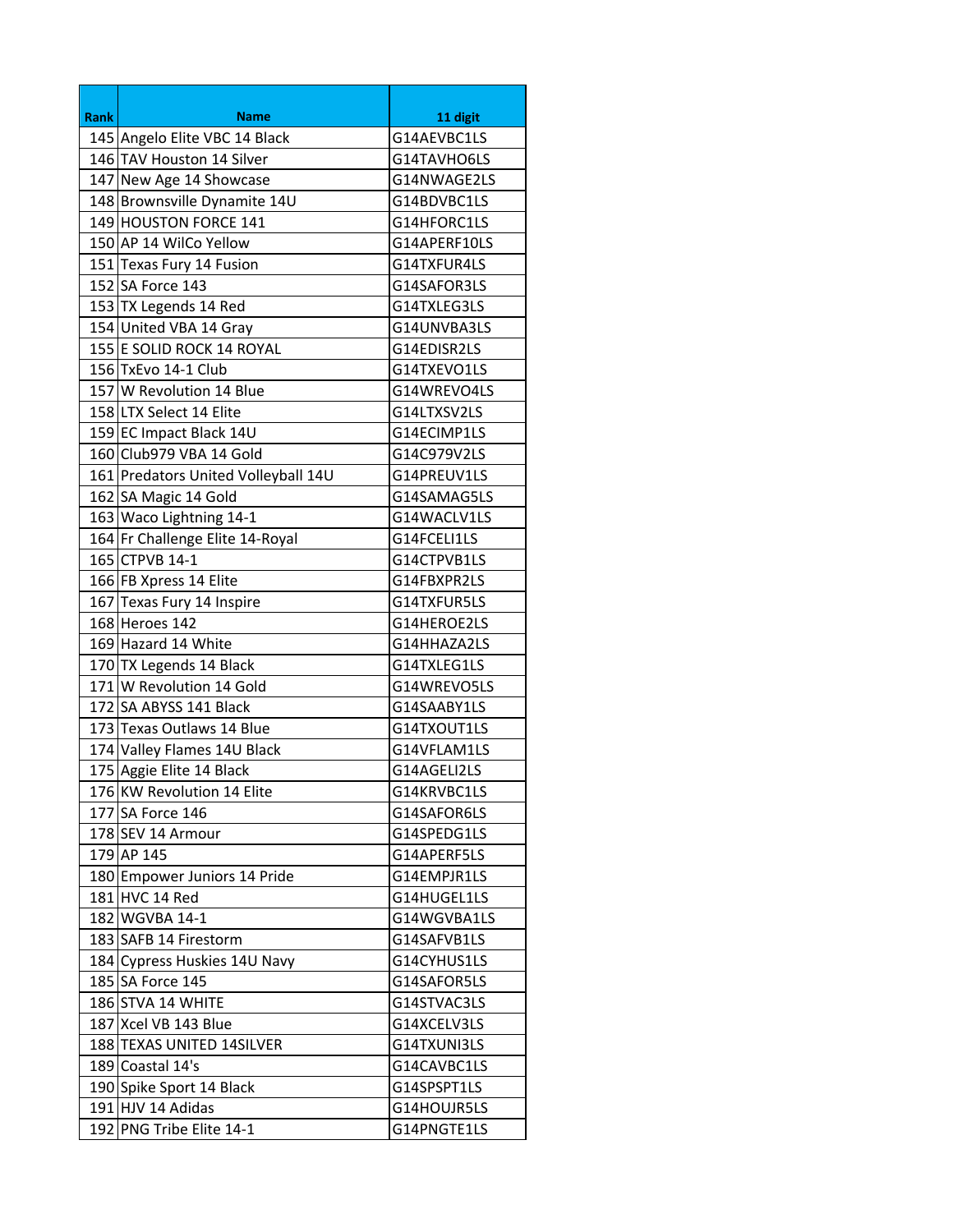| <b>Rank</b> | <b>Name</b>                   | 11 digit     |
|-------------|-------------------------------|--------------|
|             | 193 PAVC 14 Emerald           | G14PAVBC1LS  |
|             | 194 SA Force 147              | G14SAFOR7LS  |
|             | 195 Superior 14 Gold          | G14SSVBC2LS  |
|             | 196 Houston Stellar 14 Navy   | G14HSVBA4LS  |
|             | 197 Hou Stars 14 Black        | G14HSTAR2LS  |
|             | 198 BOLT 14 ROX               | G14BOLTV1LS  |
|             | 199 Alamo 14 Silver           | G14ALAMO4LS  |
|             | 200 Texas Twisters 14 Royal   | G14TXTWI1LS  |
|             | 201 Roots 14 Mesquite         | G14ROOTS5LS  |
|             | 202 Brazos Valley 14 Impact   | G14BVJRS4LS  |
|             | 203 Austin Velocity 14s Trvl  | G14AVVBC2LS  |
|             | 204 Allegiance 14 Silver      | G14ALLEG6LS  |
|             | 205 HJV 14 Molten             | G14HOUJR4LS  |
|             | 206 SA Force 144              | G14SAFOR4LS  |
|             | 207 TX Legends 14 Blue        | G14TXLEG2LS  |
|             | 208 TAV Houston 14 Navy       | G14TAVHO5LS  |
|             | 209 Cypress Huskies 14U White | G14CYHUS2LS  |
|             | 210 Renegades 14 Royal        | G14RENEG2LS  |
|             | 211 SA Empire 14 Black        | G14SAEMP3LS  |
|             | 212 Asics Willowbrook 14Red   | G14AWBVB2LS  |
|             | 213 Poth's 14's               | G14POTHV1LS  |
|             | 214 Magic 14s Apex            | G14MAGIC1LS  |
|             | 215 Texas 512 VBC 14 Black    | G14TX5122LS  |
|             | 216 AP 146                    | G14APERF6LS  |
|             | 217 TXTFV 142 TomCat          | G14TXTFV2LS  |
|             | 218 EAST TEXAS ELITE - 141    | G14ETEVA1LS  |
|             | 219 FB Xpress 14 Black        | G14FBXPR3LS  |
|             | 220 IMPACT - 143              | G14IMPAC3LS  |
|             | 221 AJV 14 ARS                | G14AJVBA17LS |
|             | 222 STVA 14 BLACK             | G14STVAC4LS  |
|             | 223 AP 14 Lite Highlighter    | G14APERF13LS |
|             | 224 Xcel VB 142 Navy          | G14XCELV2LS  |
|             | 225 Texas Diamonds 14 Teal    | G14TXDIA2LS  |
|             | 226 Spike Sport 14 Blue       | G14SPSPT2LS  |
|             | 227 AP 14 WilCo Lite          | G14APERF12LS |
|             | 228 CYDI 14 Red               | G14CYDIV1LS  |
|             | 229 Texas Tigers 14 White     | G14TXTIG4LS  |
|             | 230 Laredo Premier 14 Force   | G14LARPR1LS  |
|             | 231 TIVC 142                  | G14TINFI2LS  |
|             | 232 STVA 14 GOLD              | G14STVAC5LS  |
|             | 233 Katy United 14 The U      | G14KATUV6LS  |
|             | 234 BULVERDE 14 ROYAL         | G14BULVE1LS  |
|             | 235 SA Empire 14 Silver       | G14SAEMP2LS  |
|             | 236 Tuv 14 Green              | G14TXULT3LS  |
|             | 237 TCVA 14 White Adidas      | G14TRICO4LS  |
|             | 238 AVA TX 14 Select          | G14AVATX4LS  |
|             | 239 HJV 14 Navy-HUDL          | G14HOUJR6LS  |
|             | 240 CYDI 14 Black             | G14CYDIV4LS  |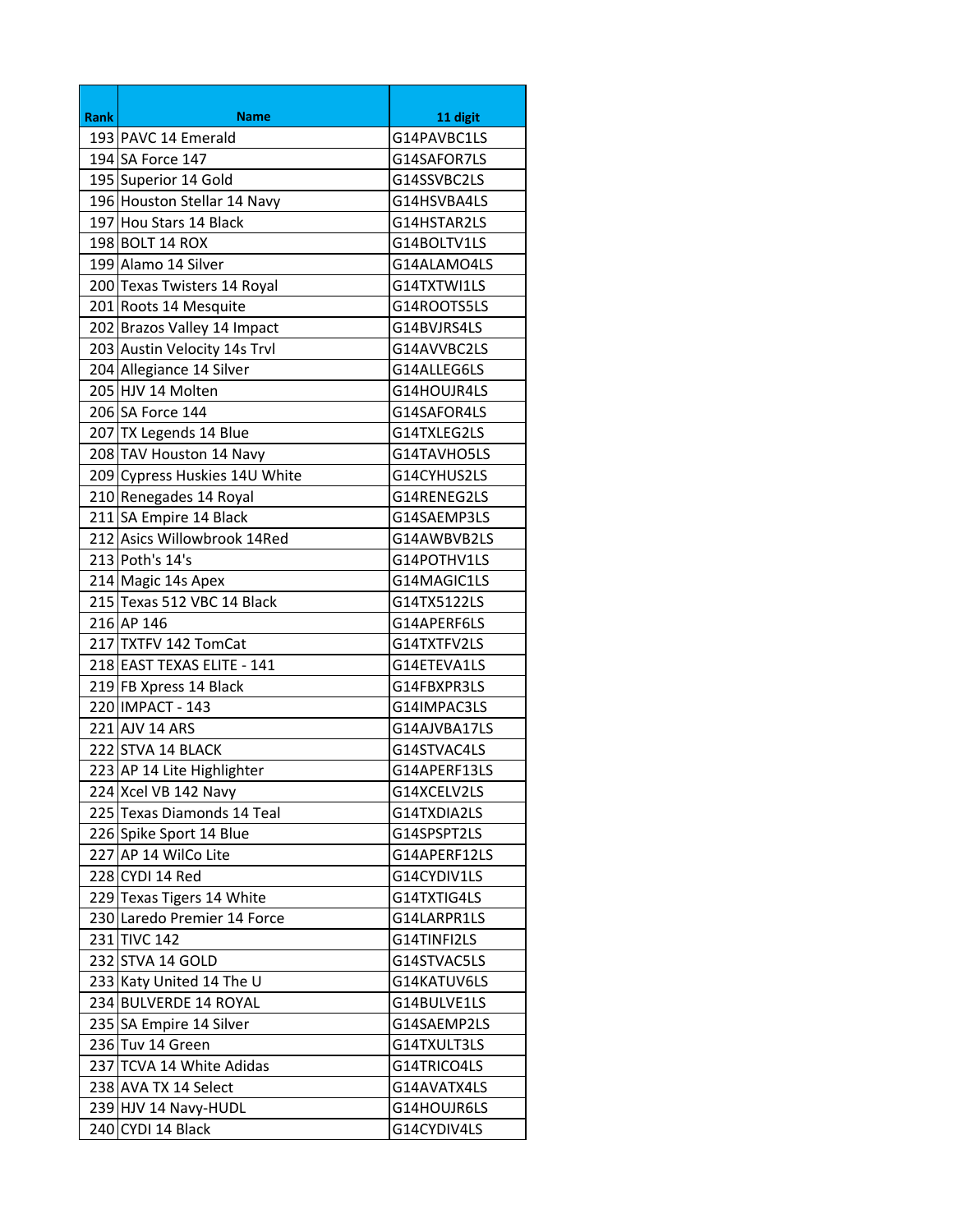| <b>Rank</b> | <b>Name</b>                         | 11 digit     |
|-------------|-------------------------------------|--------------|
|             | 241 AJV 14 Toro                     | G14AJVBA6LS  |
|             | 242 SA Destination 14-1             | G14SADES1LS  |
|             | 243 Reload 141U                     | G14RELOD1LS  |
|             | 244 Katy United 14 Red              | G14KATUV4LS  |
|             | 245 Club979 VBA 14 Purple           | G14C979V1LS  |
|             | 246 West Texas Juniors 14 Red       | G14WTJRS1LS  |
|             | 247 Texas Coastal 14 Maroon         | G14TXCOA1LS  |
|             | 248 PNG Tribe Elite 14-2            | G14PNGTE2LS  |
|             | 249 Power Set Volleyball 14U        | G14PSETV1LS  |
|             | 250 Allegiance 14 Blue              | G14ALLEG3LS  |
|             | 251 AP 14 WilCo Black               | G14APERF11LS |
|             | 252 SA Raiders 14U                  | G14SARDR1LS  |
|             | 253 GCVA 142 Coast                  | G14GCVBA2LS  |
|             | 254 TX LEGACY 14 BLACK              | G14TLGCY4LS  |
|             | 255 Friendswood Premier Jrs 14 GOLD | G14FRPRE1LS  |
|             | 256 Max Performance 14 Black        | G14MAXPE2LS  |
|             | 257 AVA TX 14 Extreme               | G14AVATX5LS  |
|             | 258 Southern Swing 142              | G14SSWIN2LS  |
|             | 259 Houston Outlaws 14              | G14HOVBC1LS  |
|             | 260 TX SPARKS 14 Black              | G14TSPAR1LS  |
|             | 261 Texas Fury 14 Flex Blue         | G14TXFUR6LS  |
|             | 262 TUV 14 GRAY                     | G14TXULT5LS  |
|             | 263 RGV 14's                        | G14RGVJR1LS  |
|             | 264 H Skyline 14 Academy 1          | G14HOSKY6LS  |
|             | 265 Tuv 14 White                    | G14TXULT2LS  |
|             | 266 Texas Outlaws 14 Black          | G14TXOUT2LS  |
|             | 267 Pearland Strikers 14U           | G14DSAPS1LS  |
|             | 268 Xcel VB 144 White               | G14XCELV4LS  |
|             | 269 HC Strike 14 Diamondback        | G14HCSTR3LS  |
|             | 270 Waco Lightning 14-2             | G14WACLV2LS  |
|             | 271 TEXAS ONE 14 COBALT             | G14TXONE3LS  |
|             | 272 Texas Pride Volleyball 141      | G14TXPRI1LS  |
|             | 273 AJV 14 Future 290E              | G14AJVBA16LS |
|             | 274 Hou Stars 14 Red                | G14HSTAR3LS  |
|             | 275 SETX 14 Elite                   | G14SETXE1LS  |
|             | 276 TXTFV 143 WarHawks              | G14TXTFV3LS  |
|             | 277 Magic 14s Elite                 | G14MAGIC2LS  |
|             | 278 Catalyst 14 Black               | G14CLUBC3LS  |
|             | 279 Tuv 14 Blue                     | G14TXULT1LS  |
|             | 280 HCAxis 142                      | G14HCAXI2LS  |
|             | 281 FB Xpress 14 Green              | G14FBXPR4LS  |
|             | 282 Tuv 14 Black                    | G14TXULT4LS  |
|             | 283 KC Vipers 141 Black             | G14KCVVB1LS  |
|             | 284 TX Legends 14 Gray              | G14TXLEG4LS  |
|             | 285 HVC 14 White                    | G14HUGEL2LS  |
|             | 286 TX Legends 14 White             | G14TXLEG5LS  |
|             | 287 BULVERDE 14 WHITE               | G14BULVE2LS  |
|             | 288 SA Jaguars 14U Black            | G14SAJAG1LS  |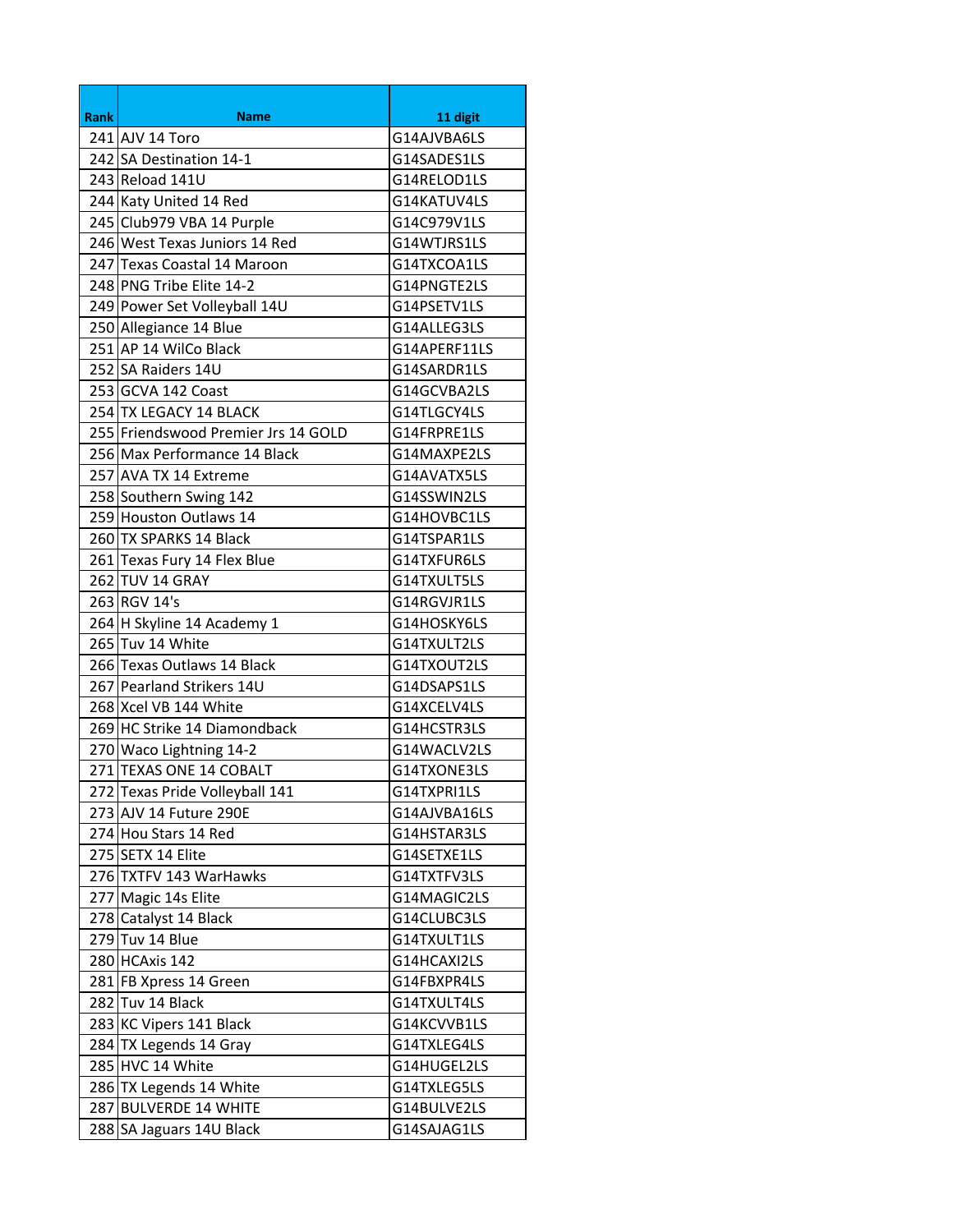| <b>Rank</b> | Name                            | 11 digit     |
|-------------|---------------------------------|--------------|
|             | 289 Texas Regulators 14's Black | G14TXREG1LS  |
|             | 290 SA STARS 14 NAVY            | G14SASTA2LS  |
|             | 291 Austin Velocity 14s Black   | G14AVVBC5LS  |
|             | 292 Renegades 14 Teal           | G14RENEG4LS  |
|             | 293 TCVA 14 Black Adidas        | G14TRICO3LS  |
|             | 294 Roots 14 Oak                | G14ROOTS7LS  |
|             | 295 TX Adrenaline 14            | G14TXADR1LS  |
|             | 296 TEXAS UNITED 14WHITE        | G14TXUNI4LS  |
|             | 297 AVA TX 14 Rally             | G14AVATX6LS  |
|             | 298 Katy United 14 Silver       | G14KATUV5LS  |
|             | 299 DC Queens 14 Royal          | G14DCQVB1LS  |
|             | 300 TX Synergy 14 Regional      | G14TXSYN1LS  |
|             | 301 Texas Diamonds 14 White     | G14TXDIA3LS  |
|             | 302 W Revolution 14 Silver      | G14WREVO6LS  |
|             | 303 Asics Willowbrook 14 White  | G14AWBVB3LS  |
|             | 304 AP 14 Lite Atomic           | G14APERF14LS |
|             | 305 Wall Stars 14u              | G14WSTAR1LS  |
|             | 306 GOVC 14-1                   | G14GOVBC1LS  |
|             | 307 HVA 14 Blue                 | G14HVAVB2LS  |
|             | 308 CC Starlings 141            | G14CCSTR1LS  |
|             | 309 KW Revolution 14 Molten     | G14KRVBC2LS  |
|             | 310 H Skyline 14 Academy 2      | G14HOSKY7LS  |
|             | 311 ATWF Juniors 14Blue         | G14ATWFV1LS  |
|             | 312 Asics Willowbrook 14Blue    | G14AWBVB5LS  |
|             | 313 Hou Stars 14 Silver         | G14HSTAR5LS  |
|             | 314 TNT SA 141 BLACK            | G14TNTVB1LS  |
|             | 315 HOUSTON FORCE 142           | G14HFORC2LS  |
|             | 316 Laredo Premier 14 Fusion    | G14LARPR2LS  |
|             | 317 SA MAGIC 14 Silver          | G14SAMAG6LS  |
|             | 318 TCA Alamo City 14 Orange    | G14TCAAC1LS  |
|             | 319 SEV 14 Edge                 | G14SPEDG2LS  |
|             | 320 HJV 14 Orange               | G14HOUJR7LS  |
|             | 321 TAV Houston 14 Grey         | G14TAVHO7LS  |
|             | 322 HJV 14 White                | G14HOUJR8LS  |
|             | 323 H Skyline 14 Academy 3      | G14HOSKY8LS  |
|             | 324 CYDI 14 White               | G14CYDIV2LS  |
|             | 325 SEV 14 Flare                | G14SPEDG3LS  |
|             | 326 AP 14 Lite Black            | G14APERF15LS |
|             | 327 Train 14-1                  | G14TRAIN1LS  |
|             | 328 CenTex AIRBORNE 14 JET      | G14CTXAV1LS  |
|             | 329 HOUSTON FORCE 143           | G14HFORC3LS  |
|             | 330 MoCo Jrs 14 Adidas          | G14MOCOJ1LS  |
|             | 331 Euroway 14 Teal             | G14EUROW1LS  |
|             | 332 Renegades 14 White          | G14RENEG3LS  |
|             | 333 EAST TEXAS ELITE - 142      | G14ETEVA2LS  |
|             | 334 SEV 14 Sport                | G14SPEDG4LS  |
|             | 335 SAEVB 142 Red               | G14SAELT2LS  |
|             | 336 Team Red Athletics 14 Elite | G14TMRED1LS  |